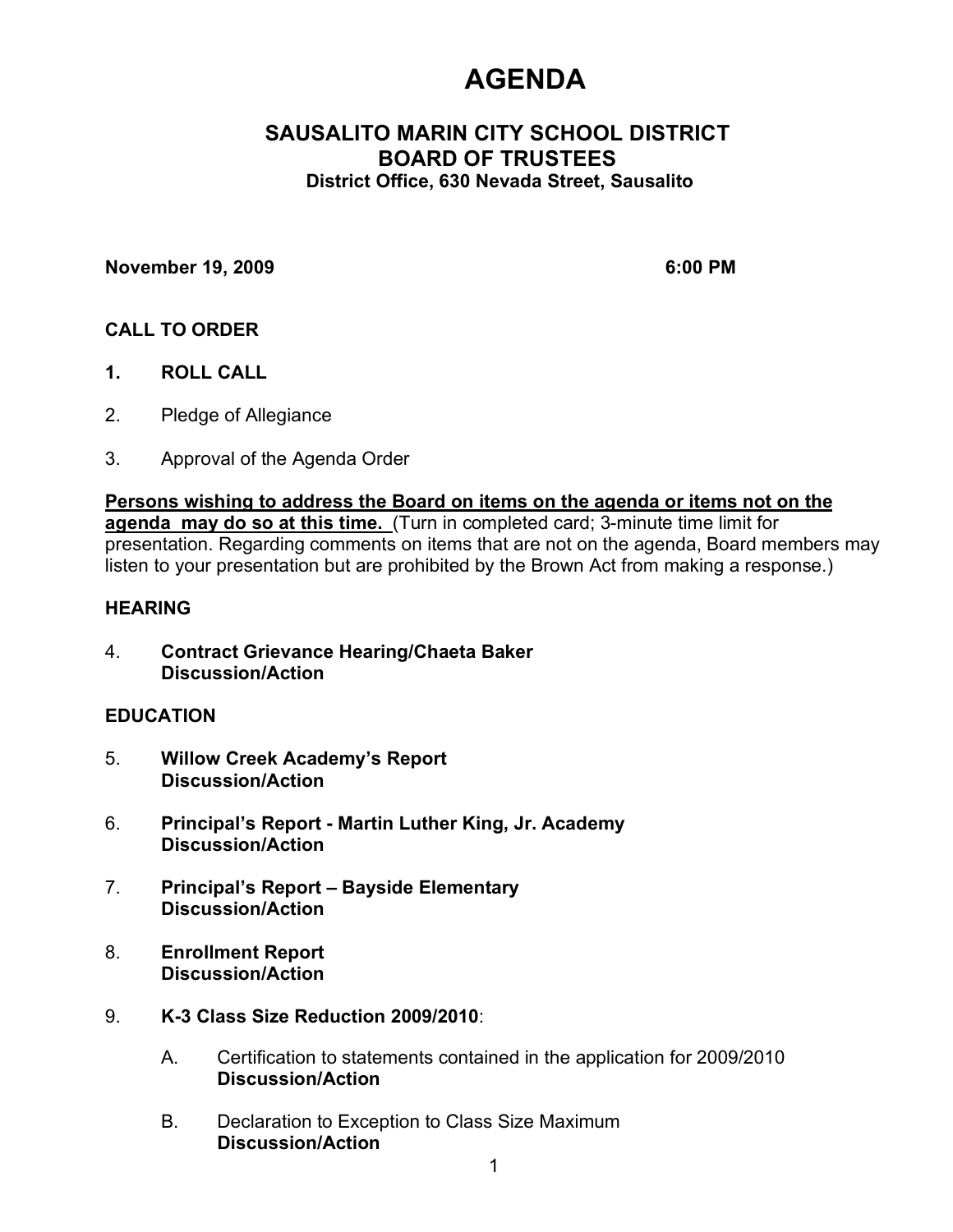- 10. **Sausalito District Teachers' Association (SDTA)**: Ms. Susan Cassidy and Ms. Debra Moore, SDTA Co-Chairs, will sunshine the Association's proposed initial contract proposal 2009/2010 for active employees **Discussion/Action**
- 11. **Donation by Wells Fargo Foundation**: Board consideration of Wells Fargo Foundation's monetary donations of \$1,000 to each school, Bayside Elementary and Martin Luther King, Jr. Academy **Discussion/Action**
- 12. **Donation by Peter H. and Gretchen K. Rogers**: Board consideration of donation of Ludwig and Company baby grand piano and piano bench valued at \$3,000 **Discussion/Action**
- 13. **Donation by Sheri Faber**: Board consideration of donation of a baby grand piano built in 1908. **Discussion/Action**

# **BUDGET**

- 14. **Bond Fund 21 Funding Allocation for Costs in Excess of Budget Discussion/Action**
- 15. **Willow Creek Academy Financial Report Discussion/Action**
- 16. **State Budget Update Discussion/Action**

# **FACILITIES**

17. **Solar Monkey:** Mr. Frank Tom presentation to the Board regarding electrical costs **Discussion/Action**

# **BOND**

# **Martin Luther King, Jr. Academy**

- 18. **Landscape Design Discussion/Action**
- 19. **Audio Visual Equipment Discussion/Action**
- 20. **Safety Issues – VBN Architects Discussion/Action**
- 21. **Other Discussion/Action**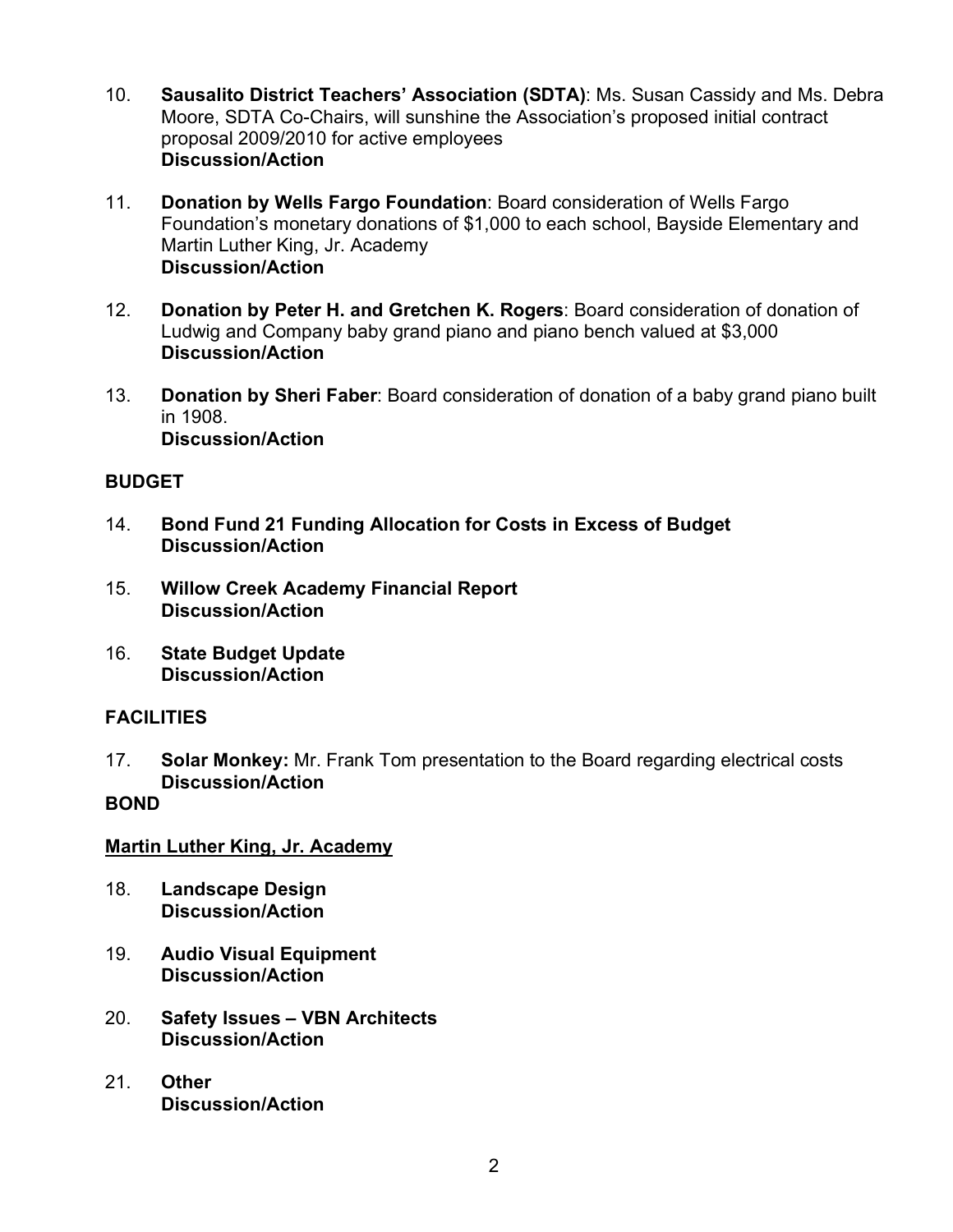### **Bayside Elementary School Multi Purpose Room**

- 22. **Retention is in process of being released to MA Davies Discussion/Action**
- 23. **Ovens/Electrical Discussion/Action**
- 24. **Drainage swale is being installed. Discussion/Action**
- 25. **AXIS Architects Discussion/Action**
- 26. **Other Discussion/Action**

### **Bayside Elementary School KPod**

- 27. **Tackable Wall Surfaces Estimated Costs Discussion/Action**
- 28. **Painting Discussion/Action**
- 29. **Other Discussion/Action**

# **CONSENT AGENDA**

- 30. Approval of the minutes of the special/regular meeting of September 24, 2009
- 31. Approval of the minutes of the special meeting of October 8, 2009
- 32. Approval of the minutes of the regular meeting of October 22, 2009
- 33. Acceptance of the minutes of the meeting of the Facilities Subcommittee of November 4, 2009
- 34. Payment of warrants under: Batch 16 Voided Batch 17 Fund 01 in the amount of \$12,893.88 Batch 17 Fund 13 in the amount of \$1,548.52 Batch 17 Fund 21 BOND in the amount of \$8,400.00 Batch 17 Fund 40 in the amount of \$218.00 Batch 18 Fund 01 in the amount of \$10,913.71 Batch 19 Fund 01 in the amount of \$53,476.45 Batch 19 Fund 13 in the amount of \$10,084.82 Batch 19 Fund 21 BOND in the amount of \$10,403.54 Batch 20 Fund 01 in the amount of \$173,898.97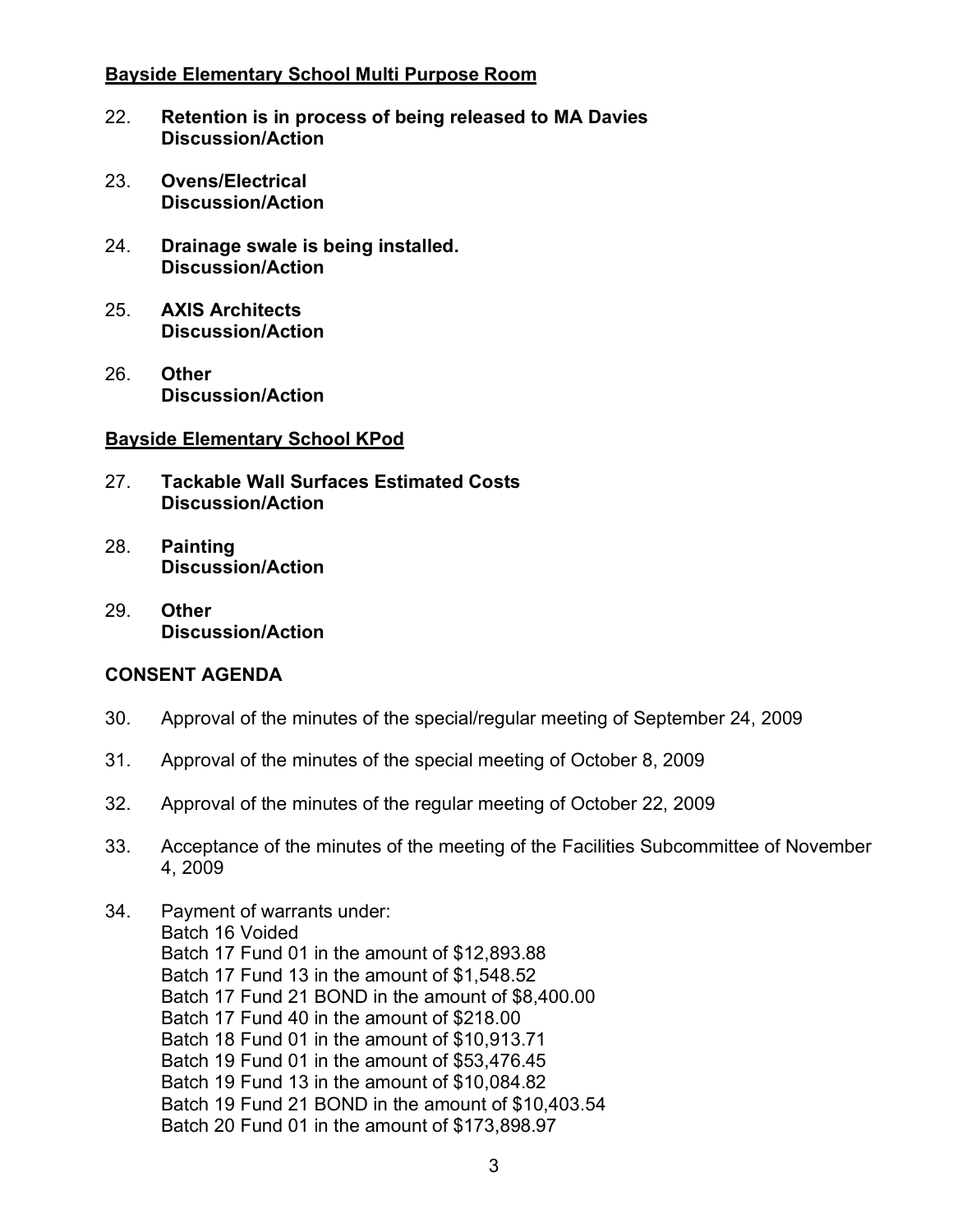Batch 20 Fund 21 BOND in the amount of \$46,342.60 Batch 20 Fund 40 in the amount of \$1,500.00 Batch 21 Fund 01 in the amount of \$13,860.34 Batch 21 Fund 13 in the amount of \$628.10 Batch 21 Fund 21 BOND in the amount of \$157,816.60 Batch 21 Fund 40 in the amount of \$21,622.88 Batch 22 Fund 01 in the amount of \$33,009.79 Batch 22 Fund 13 in the amount of \$3,768.76 Batch 22 Fund 21 BOND in the amount of \$23,209.36 Batch 22 Fund 40 in the amount of \$14,115.50 Batch 23 Fund 01 in the amount of \$79,139.84 Batch 23 Fund 21 BOND in the amount of \$5,719.80 Batch 23 Fund 40 in the amount of \$3,380.00 Batch 24 Fund 01 in the amount of \$70,116.30 Batch 24 Fund 21 BOND in the amount of \$15,160.13 Batch 25 Fund 01 in the amount of \$79,031.16 Batch 25 Fund 13 in the amount of \$585.45 Batch 25 Fund 21 BOND in the amount of \$2,453.64

- 35. Director of Facilities and Operations' Report
- 36. Approval of the renewal contract for Alan Biggs as an Independent Contractor providing Steel Pan Band Instruction for 6-8 at Martin Luther King, Jr. Academy
- 37. Approval of the renewal contract for Luis Santos for ongoing technology instruction at Bayside School, November 16, 2009 through March 5, 2010

#### 38. Ratification of

Field Trip: **Destination**: Peer Summit - Kentfield **Address**: College of Marin - Kentfield **Date**: 11/13/09 **Teacher**: None-Sharon Turner Marin City Network Grades: 7/8 **Standards Supported**: Students will learn peer-topeer leadership **Funding**: Marin City Network/MCOE **Cost**: No cost to District

#### 39. Approval of

Field Trip: **Destination**: Nature walk near campus **Address**: N/A **Date**: 12/07/09 **Teacher**: Hammons **Grade**: 4 **Standards Supported**: Science **Funding**: N/A **Cost**: -0-

# 40. Approval of

Field Trip: **Destination**: Nature walk in open space area off Rodeo Avenue **Address**: N/A **Date**: 12/08/09 **Teacher**: Scullion **Grade**: 2 **Standards Supported**: To study nature in the community **Funding**: N/A **Cost**: -0-

### 41. Approval of

Field Trip: **Destination**: Nature walk in open space area off Rodeo Avenue **Address**: N/A **Date**: 12/08/09 **Teacher**: Horn **Grade**: 5 **Standards Supported**: To study nature in the community-environmental education **Funding**: N/A **Cost**: -0-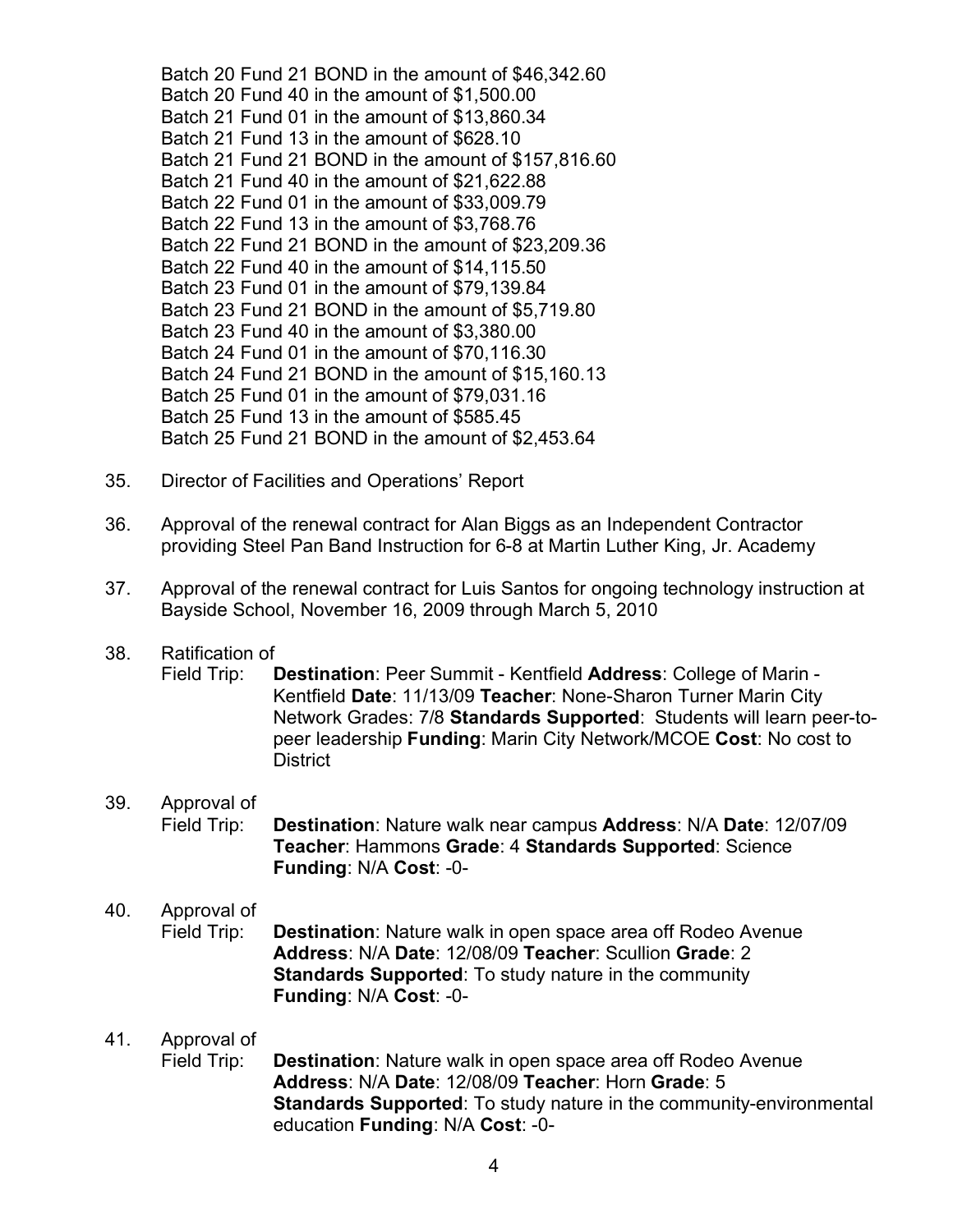## 42. Approval of

Field Trip: **Destination**: Sausalito to San Francisco Ferry Holiday Decoration **Address**: Sausalito Ferry Terminal **Date**: 12/11/09 **Teachers**: Banks, Schmidt, Cassidy & Scullion **Grades**: K-2 **Standards Supported**: Students will gain a broad understanding of holiday celebrations around the world as well as community service **Funding**: Wells Fargo Grant **Cost**: Bus only

# 43. Approval of Field Trip: **Destination**: Muir Woods National Park/Monument **Address**: Mill Valley, CA 94941-2696 **Date**: 12/15/09 **Teachers**: Griffin, Moore, Rivera, West **Grades**: 6/7/8 **Standards Supported**: Students will deepen their appreciation of the natural world **Funding**: Nel Soto Grant **Cost**: \$250

- 44. Approval of Field Trip: **Destination**: YMCA Point Bonita – Outdoor Education Program **Address**: Point Bonita, Sausalito, CA 94965 **Dates**: 01/19-21/10 **Teachers**: Griffin, Moore, Rivera, West **Grades**: 6/7/8 **Standards Supported**: Students will be more aware of their individual ability to impact the environment. **Funding**: Nel Soto Grant **Cost**: \$1,500 plus bus at \$250
- 45. Quarterly Report: Williams Act

# **ADMINISTRATIVE AND EXTERNAL**

- 46. **Board Policy Development Workshop Update**: A Board Policy Workshop was hosted by the Sausalito Marin City School District on October 27/28, 2009 for three districts. New policies were reviewed and compared to existing policies. Approximately six weeks following the workshop, California School Boards Association (CSBA) will return updated board policies to the District for review one more time; then they will be agendized for Board action. The second review will be conducted by members of the Board Policy Subcommittee. **Discussion**
- 47. **Paperless Board Agenda**: California School Boards Associations (CSBA) Agenda *Online* is a Web-based application that lets district and county governance teams and staff develop and access board meeting information through a secure Internet site. Their website, **www.csbaagendaonline.net**, provides detailed information. Board members who will attend the CSBA Annual Conference are encouraged to attend the December 3, 2009 workshop, 3:30 to 4:30 pm, titled Small or Large: Agenda *Online* Can Work for Your District to learn how the service can save resources and how it works. The Board will consideration contracting with CSBA for Agenda *Online* service at the December Board meeting. The service cost would be \$2,770 in the first year and \$2,250/year in subsequent years.

# **Discussion/Action**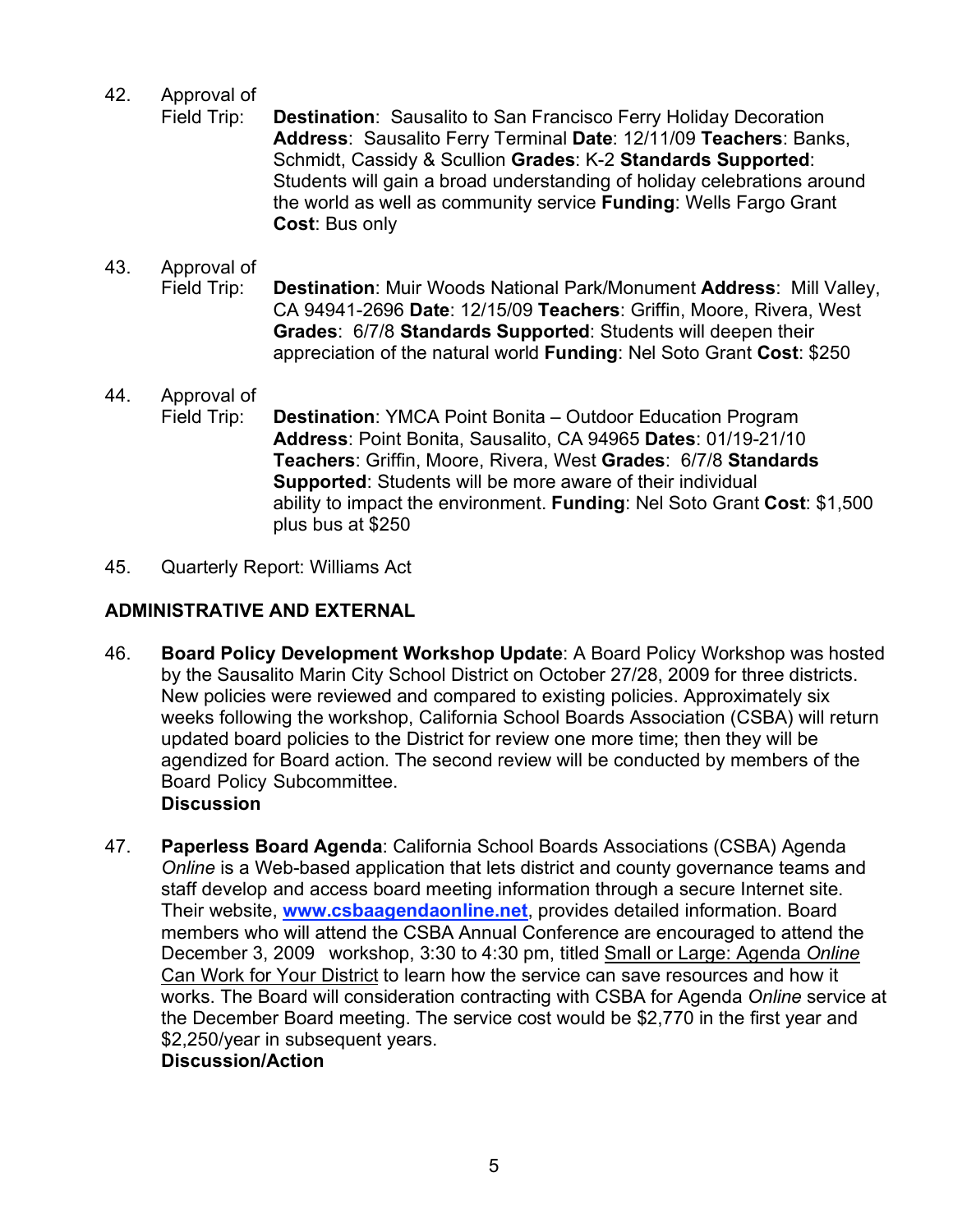- 48. **Willow Creek Academy Request for Proposition 39 Facilities for the 2010/2011 School Year**: Letter dated October 26, 2009 with supporting documentation from Orlando Lobo, Board President for Willow Creek Academy regarding request for Proposition 39 Facilities for the 2010/2011 school year **Discussion/Action**
- 49. **Field Trips**:Superintendent Bradley will address the Board. **Discussion/Action**
- 50. **President's Report Discussion/Action**
- 51. **Board Reports**: Members of the School Board will report on activities and information they wish to share. The Board may request that items be agendized and researched for presentation at future meetings. **Discussion/Action**
- 52. **Superintendent's Report Discussion/Action**

# **ADJOURNMENT**

### **Backup materials for items on this agenda are available for review in the Superintendent's Office**

**Americans with Disabilities: The Sausalito Marin City School District adheres to the Americans with Disabilities Act. Should you require special accommodations, or more information about accessibility, please contact the District Office at 415-332-3190. All efforts will be made for reasonable accommodations**

### **FUTURE DISTRICT BOARD MEETING DATES**

All meetings are held at the District Office, 630 Nevada Street, Sausalito at 7:00 pm unless otherwise noted. **\***The first meeting date of each month will be allocated to, additional special meetings on bond and facilities issues, special meetings, community forums, etc. as needed. The only or second meeting date of each month will be allocated to regular board meetings.

December 10 One meeting in December due to holidays

### **UPCOMING EVENTS/IMPORTANT DATES**

| November 23-27<br>December 1<br>December 1 | <b>Thanksgiving Recess</b><br>Parent Conferences/ Minimum Day - Bayside Elementary<br>ART WALK: A Celebration of Arts in the Sausalito Marin City Schools<br>Join us to celebrate students' artwork and musical performances.<br>Bayside Multipurpose Room, 630 Nevada Street, Sausalito, 5:30 pm to 7:30 pm<br>Free to the community. |
|--------------------------------------------|----------------------------------------------------------------------------------------------------------------------------------------------------------------------------------------------------------------------------------------------------------------------------------------------------------------------------------------|
| December 3-5                               | California School Boards Association (CSBA) Annual Conference<br>San Diego, CA                                                                                                                                                                                                                                                         |
| December 8                                 | SMCSD Speaker Series – "How to Talk So Kids Will Listen"<br>Parent Educator and Speaker: Ms. Julie King<br>Bayside Multipurpose Room, 7:00 p.m.<br>Free to the community                                                                                                                                                               |
| Dec. 21-Jan. 1                             | <b>Winter Recess</b>                                                                                                                                                                                                                                                                                                                   |